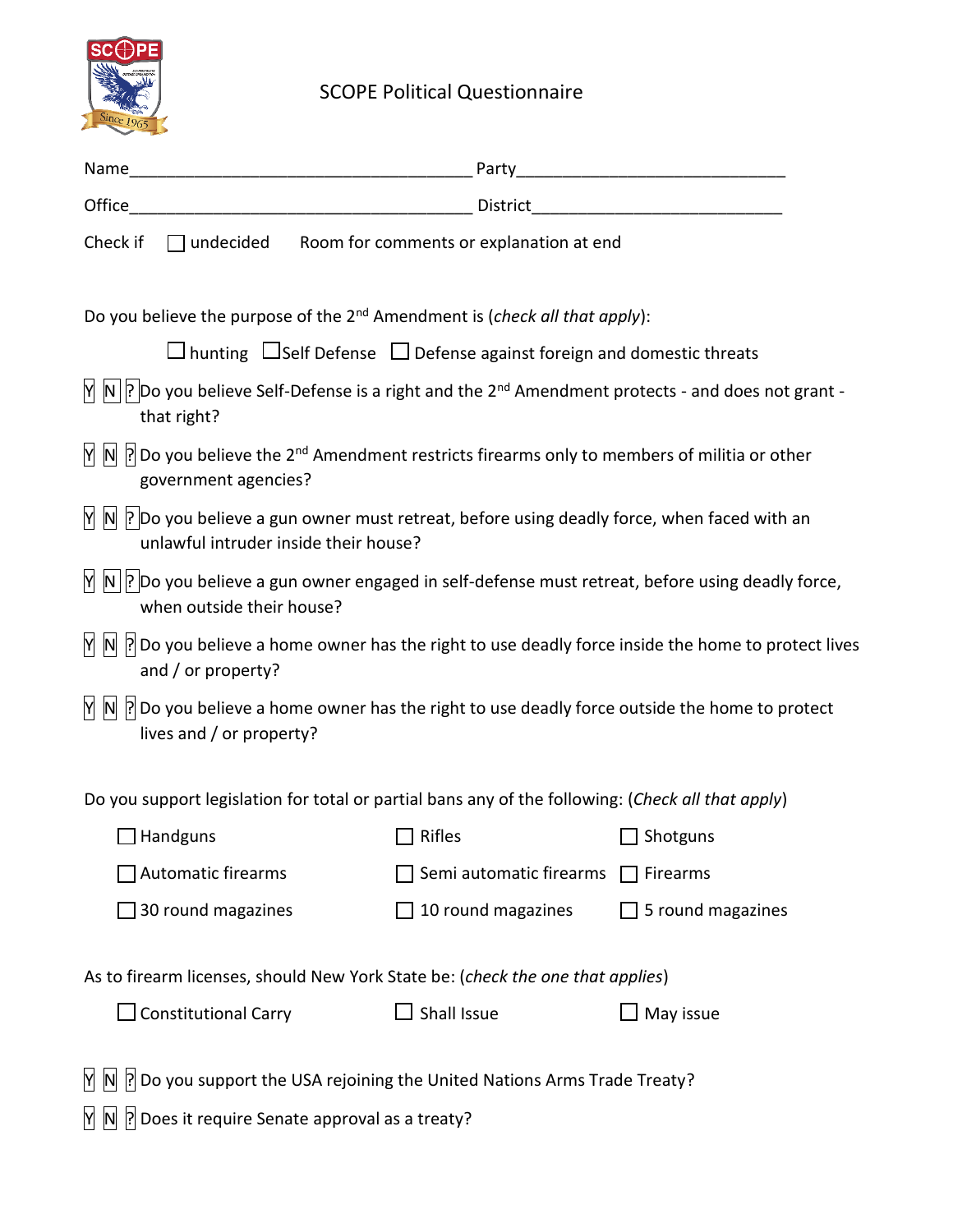$\overline{N}$   $\overline{N}$   $\overline{N}$  Do you support a ban on firearms over a certain caliber?

If so, what caliber?

 $\overline{N}$   $\overline{N}$   $\overline{N}$  Do you support the 2005 "Lawful Commerce in Firearms Act" (LCFA)?

 $\overline{N}$   $\overline{N}$   $\overline{P}$  Do you believe the 2005 LCFA supersedes and nullifies any state laws to the contrary?

 $\overline{N}$   $\overline{N}$   $\overline{P}$  Do you believe that the NYS law classifying firearms as a nuisance violates the LCFA?

Do you believe that increased civilian firearms ownership leads to:

 $\overline{M}$   $\overline{N}$   $\overline{N}$   $\overline{N}$   $\overline{N}$   $\overline{N}$   $\overline{N}$   $\overline{N}$   $\overline{N}$   $\overline{N}$   $\overline{N}$   $\overline{N}$   $\overline{N}$   $\overline{N}$   $\overline{N}$   $\overline{N}$   $\overline{N}$   $\overline{N}$   $\overline{N}$   $\overline{N}$   $\overline{N}$   $\overline{N}$   $\overline{N}$   $\overline{N}$   $\overline{$ 

 $\overline{N}$   $\overline{N}$   $\overline{P}$  Do you support legislation requiring microstamping?

 $\mathbb{N}$   $\mathbb{N}$   $\mathbb{R}$  Do you support pistol permit reciprocity with other states?

 $\mathbb{N}$   $\mathbb{N}$   $\mathbb{R}$  Do you support Safe Storage laws?

 $\mathcal{M}$   $\mathcal{N}$  | $\mathcal{N}$  Do you support a gun purchase waiting period longer than the NICS required 3 days?

 $\mathbb{N}$   $\mathbb{N}$   $\mathbb{R}$  Do you support laws limiting firearm purchases to a specific number per time period?

 $\frac{1}{2}$  Do you support laws limiting ammo purchases to a specific number per time period?

 $\overline{N}$   $\overline{N}$   $\overline{N}$  Do you believe firearm possession is limited to only inside the residence?

 $\mathbb{N}$   $\mathbb{N}$   $\mathbb{N}$  Do you support restricting ammo purchases only to the caliber of gun owned by the purchaser?

 $\mathcal{M}$   $\mathcal{N}$   $\mathcal{N}$  Do you support mandatory liability insurance for all gun owners?

 $\frac{1}{2}$  Since 1988, The United States Undetectable Firearms Act made illegal any firearm that is not detectable by walk-through [metal detection.](https://en.wikipedia.org/wiki/Metal_detector) Given that, do you believe we need more state or federal "Ghost Gun laws?

 $\overline{N}$   $\overline{N}$   $\overline{N}$  Do you support enhanced sentences for those that use a firearm while committing a felony?

 $\mathbb{M}$   $\mathbb{N}$   $\mathbb{N}$  Do you support New York residents being able to directly (not through an FFL) purchase ammo over the internet?

 $\mathbb{M}$   $\mathbb{N}$   $\mathbb{N}$  Do you support New York residents being able to directly purchase firearms over the internet, using an FFL and following NICS regulations?

 $\frac{1}{2}$  Do you believe localities can pass more restrictive firearms laws than state statutes without the state's permission?